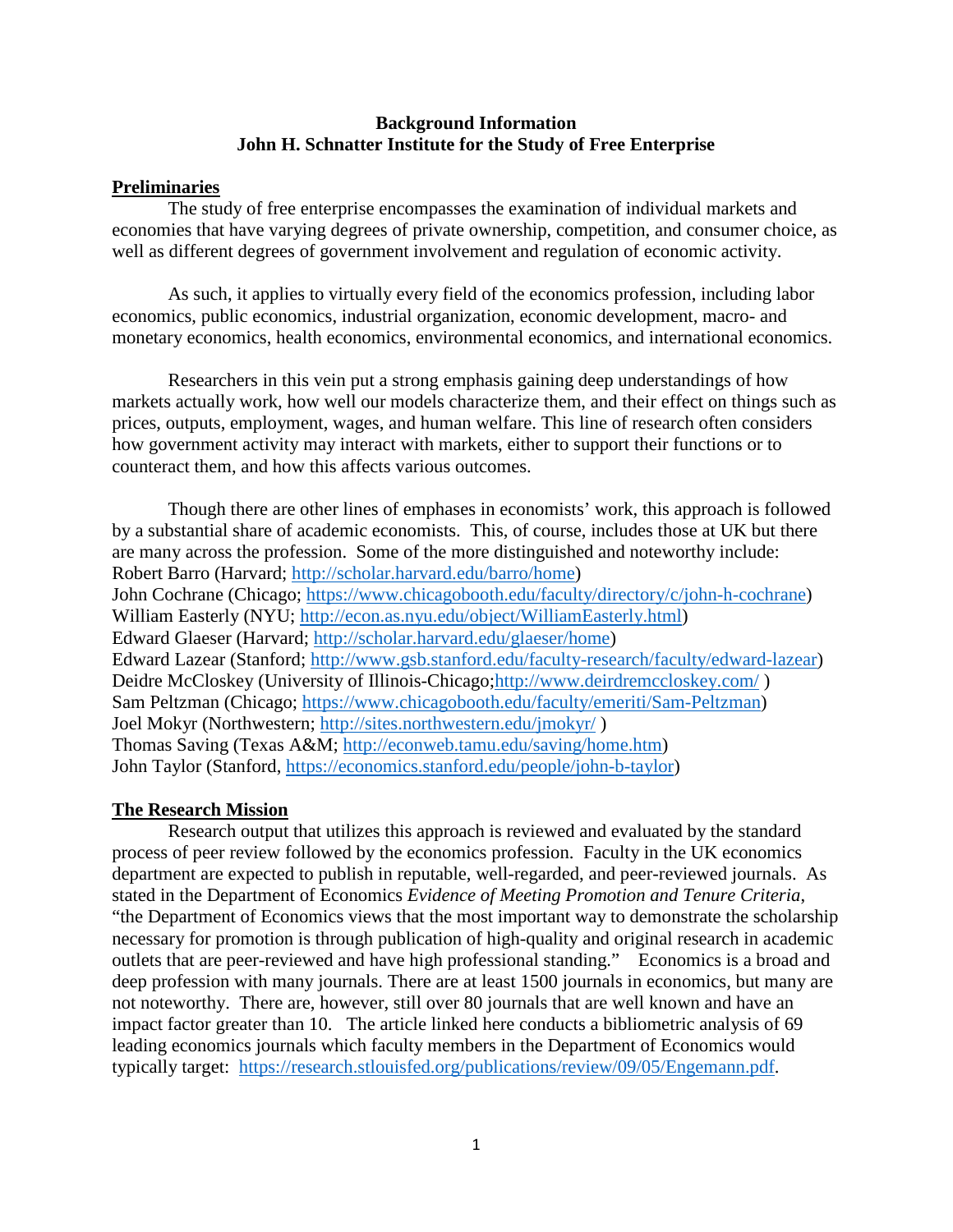The elite "general interest" journals include the *Journal of Political Economy*, *American Economic Review*, *Quarterly Journal of Economics*, *Econometrica*, *Review of Economics and Statistics*, and *Review of Economic Studies*. Other well-regarded general interest journals are: *Economic Inquiry*, *Southern Economic Journal, Economic Journal*, *Economica*, and*.*; There are also number of excellent field journals, including *Journal of Labor Economics*, *Journal of Public Economics*, *Journal of Monetary Economics*, *Journal of Money, Credit, and Banking*, *Journal of Health Economics*, *Journal of Development Economics*, *Industrial and Labor Relations Review*, *Journal of Urban Economics*, *Journal of Environmental Economics and Management*, *American Economic Journal* ( various fields), and many others.

In the promotion and tenure process or in the merit review process, the Department of Economics rewards faculty members for publishing their research in the elite general journals, other highly-regarded general journals, or excellent field journals similar in quality and impact to the examples listed above. Schnatter Institute affiliates will be held to the same evaluation standards as other faculty members in the Department of Economics and the Gatton College.

Schnatter Institute affiliates each have long careers in research following the above noted approach, with success over the years in publishing in outstanding journals. Below is a very short sampling or their published research which illustrates this, though by no means does justice to their bodies of work. (Note: some of these papers are co-authored.)

*John Garen, BB&T Professor of Economics and Director, Schnatter Institute* "Assessing the Literature on School Reform from an Entrepreneurship Perspective," *Journal of Entrepreneurship and Public Policy*, forthcoming. "Do More Open Economies Have Bigger Governments? Another Look," *Journal of Development Economics*, 77(2), August 2005 pp.533-551 (with K. Trask). "Executive Compensation and Principal-Agent Theory," *Journal of Political Economy*, 102, December 1994, pp. 1175-1199.

*Aaron Yelowitz, Associate Professor of Economics and Associate Director, Schnatter Institute* "Health Insurance Generosity and Conditional Coverage: Evidence from Medicaid Managed Care in Kentucky," *Southern Economic Journal*, October 2015, 82(2):535-555, "Public Policy and Health Care Choices of the Elderly: Evidence from the Medicare Buy-In Program," *Journal of Public Economics*, November 2000, 78(3): 301-324. "Public Health Insurance and Private Savings," *Journal of Political Economy*, December 1999, 107(6): 1249-1274.

#### *Frank Scott, Gatton Endowed Professor of Economics*

"The Market for Real Estate Brokerage Services in Low and High-Income Neighborhoods: A 6 City Study," *Cityscape: A Journal of Policy Development and Research* 15: 1, March 2013 "Is There Job Lock?" *Southern Economic Journal* 70, April 2004, 953-976. "Do Health Insurance and Pension Costs Reduce the Job Opportunities of Older Workers?," *Industrial and Labor Relations Review*, 48, July 1995, pp. 775-791.. "The Income Tax and Nonwage Compensation," *The Review of Economics and Statistics* 64,

May 1982, 211-219.